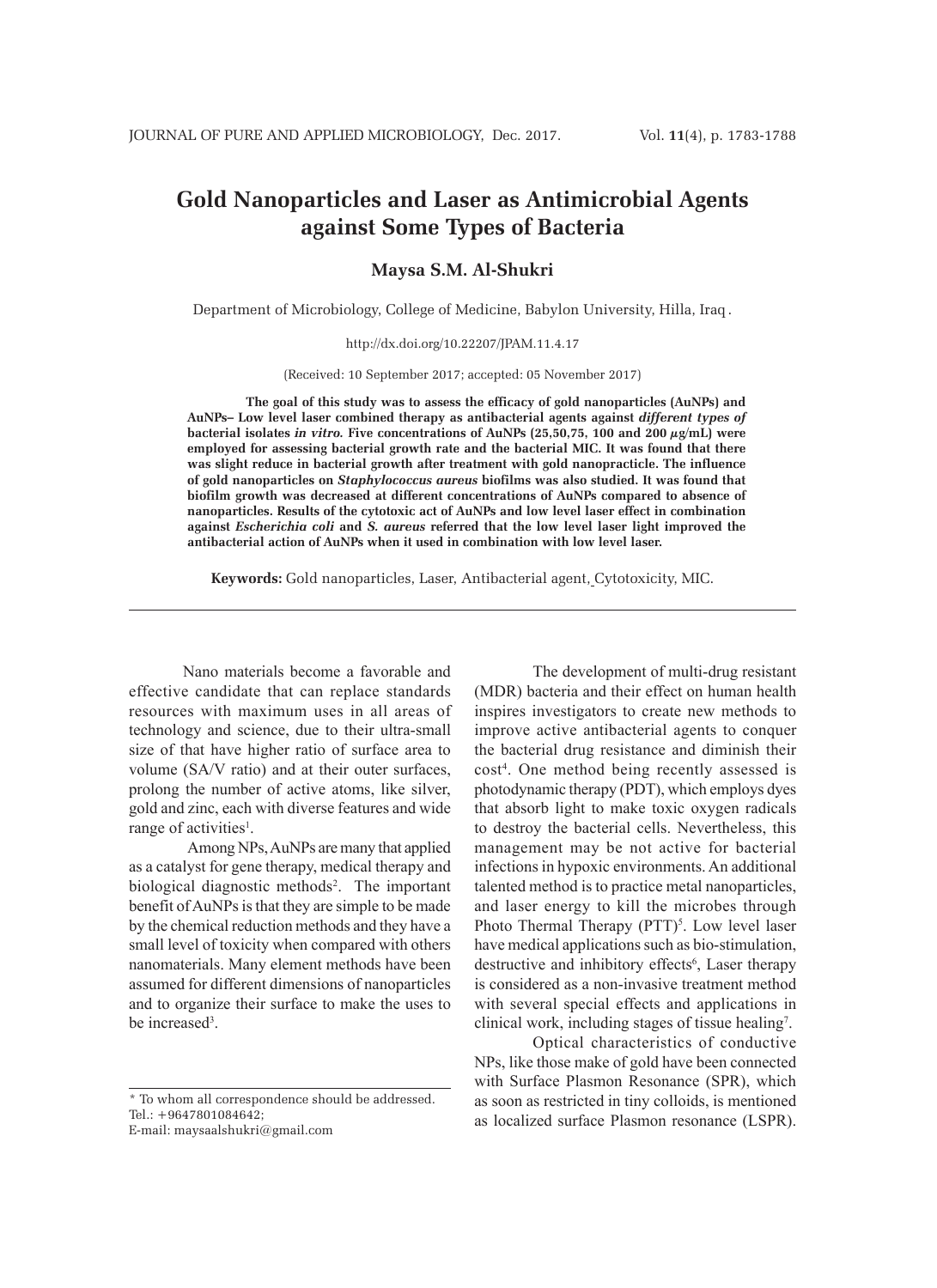This results in wavelength dependent photo thermal effect, in which the electrons oscillate cooperatively when irradiated with specific light energy resonated with its LSPR.

When gold nanoparticles absorb light energy, they emit heat in conformity with. The releasing of such heat makes gold nanoparticles suitable in different photo thermal therapy applications like those directed against bacterial and cancer cells. The death of the bacterial cells is happened as a result to physical disruption of these cells induced by Laser photothermal phenomenon 8 .

This study aims to detect the effectiveness of gold nanoparticles and AuNPs–laser induced therapeutic approach (at different energy densities of laser and different concentrations of AuNPs) as antibacterial agents against some pathogenic bacterial strains.

#### **MATERIALS AND METHODS**

#### **Synthesis of the gold nanoparticles**

Gold nanoparticles were produced as a solution by chemical procedure were 3 mM  $HAuCl<sub>4</sub>$  solution was reduced by the use of 10 mM NaBH<sub>4</sub> solution under continuous stirring. For additional and complete reduction of the mixture, the mixture was reduced again by 10 mg/ ml solution of dextrose. The mixture was exposed to continuous stirring. After that, the mixture was washed numerous times with methanol using centrifugation at 65,000 rpm, AuNPs samples were characterized by using TEM. The size range of gold nanoparticles was 20-30 nm<sup>9</sup>.

#### **Bacterial Strains**

The procedure for antibacterial effect of AuNPs was made by using some types of bacterial isolates (*E. coli* and *S. aureus*) which were supplied by the Department of Microbiology, University of Babylon, collage of medicine, Iraq.

#### **Detection of Antimicrobial Activities of AuNPs**

An aliquot of 20 mL from readily prepared culture medium (holding 105 CFU/mL of bacterial cells) was liquated and dispensed into test tubes, then a volume of 50  $\mu$ L of these solutions was put into a 96-well plate and mixed with 50 µL of NP solutions in M9, making a final bacterial concentration of  $5 \times 10^5$  cfu/mL. NPs concentration differs ranging from  $(25, 50, 75, 100,$  and  $200 \mu$ g/

J PURE APPL MICROBIO*,* **11**(4), DECEMBER 2017.

mL). A growth control group without NPs and a sterile control group with only growth medium were carried out at the same time. For estimation of the inhibition zone and measuring the diameter of inhibitory zones in mm, the method of Shamaila *et al*. 3 was followed.

#### **Effect of Nanoparticles on Bacterial Biofilms**

*Staphylococcus aureus* and *E. coli* were used for this test. Bacterial biofilm formed in polystyrene microtiter plate overnight cultured bacterial cell were suspended with medium containing AuNPs at different concentrations, ranging as (25, 50, 75,100, and 200 µg/mL). 100µl of the suspension were add in to 96–well plates. The plate covered with lid and incubated at 37º C for 24 hr. After that the plate were wash with PBS and go to next steps which included the crystal violet staining<sup>10</sup>.

# **Analysis of Biofilm Formation with the Crystal Violet Staining**

The method of crystal violet staining<sup>11</sup> was done for detection of the effect of nanoparticles on the production of bacterial biofilm.

#### **Experimental Design of Laser Irradiation**

Bacterial cells were exposed to a diode laser, at a wavelength of about 532 nm, outpower of 220 mW in a continuous type of wave. The irradiation with 532 nm light of laser was made according to standard methods<sup>12,13</sup> at the doses of 3.9 ,7.8, 11.6 and 15.6 J/ cm² in term of deposit energy. The treated bacteria were separated into five groups: the group 1 as a control (not irradiated); group  $2(3.9 \text{ J/cm}^2)$ ; group  $3(7.8 \text{ J/cm}^2)$ ; group 4 (11.6 J/cm<sup>2</sup>), and group 5 (15.6J/cm<sup>2</sup>)<sup>6</sup>.

# **Antibacterial effect of Laser-induced AuNPs**

The MIC for two treated bacteria groups was carried out from a mixture of bacterial culture and AuNPs (25, 50, 75,100 and 200 µg/mL) and the culture tubes were incubated at a degree of 37°C in shaking incubator for 24 hours.

Earlier to incubation, the culture tubes were exposed to 532 nm laser light, 220 mW, at doses 15.6 J/ cm² for each group as consider the best dose, correspondingly. An aliquot of 50 µL from each culture tube was spreaderd onto nutrient agar and incubated at a degree of 37°C for 24 h; the numbers of bacterial colonies grown on agar plates were counted. The measurements of optical density at 590 nm of treated bacteria groups were graphed for estimation of the bacterial growth curves $14-15$ .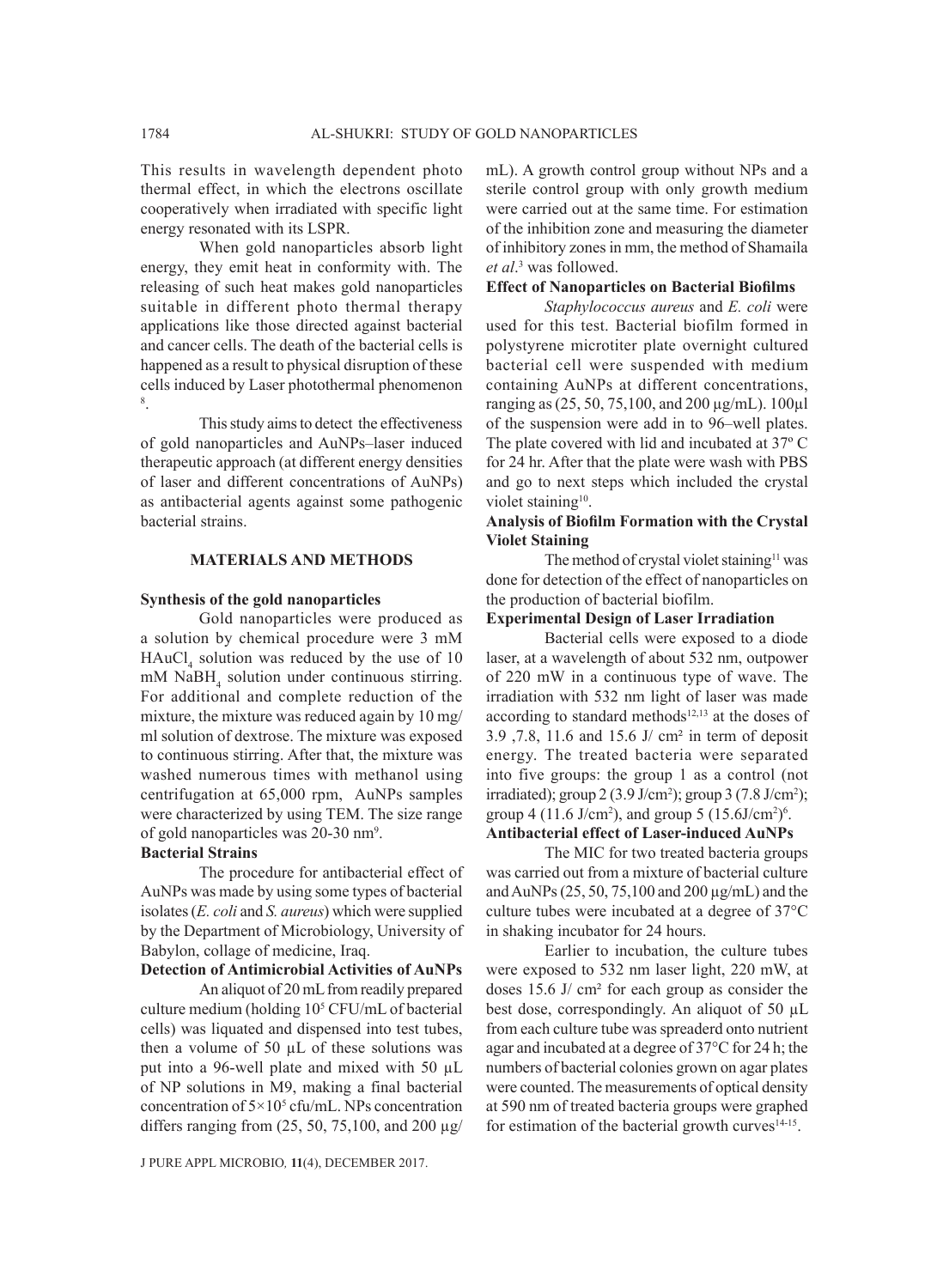#### **RESULTS**

The Effects of gold nanoparticles on both Gram-negative and -positive bacteria are study, Bacterial strains were cultured with (25, 50, 75, 100 and 200 µg/mL) AuNPs and incubate at 37°C while untreated bacteria was used as a negative control, the OD590 values were monitored from each bacterial strain (*E. coli* and *S. aureus*) to each concentration of nanopracticle and the results showed that the influence of the AuNPs on different bacterial growth. The presence of AuNPs slightly inhibited bacterial growth (Figure 1).

*In vitro* test results reveal significant inhibitory effect on bacterial biofilm production in the presence of the gold nanoparticles. The effect were depend the type of bacteria, nanoparticle, and concentrations of nanoparticle. At a concentration 75, 100 and 200 µg/mL, gold nanoparticles effect showed a reduction of about (13%) in *S. aureus* biofilm production, whereas in *E. coli* the nanoparticles showed no effect on biofilm production compared to control. Interestingly, at higher concentrations (75,100 and 200 µg/mL) a significant inhibition in biofilm production (*S. aureus* ) was observed with the presence of gold nanoparticles when compared to its with low concentration (Figure 2).

The study also showed an inhibitory effect of 532nm diode laser on bacterial growth alone **(**Figure 3**)** and in combination with different concentration of gold nanoparticles for dose of 15.6 J/cm2 . While the results revealed that *S. aureus* and *E. coli* showed no significant difference in growth



**Fig. 1.** Effect of Different Concentrations of AuNPs on the Growth of Bacterial Isolates



**Fig. 2.** Effect of Different Concentrations of AuNPs on the *Staph aureus* Biofilm Formation

J PURE APPL MICROBIO*,* **11**(4), DECEMBER 2017.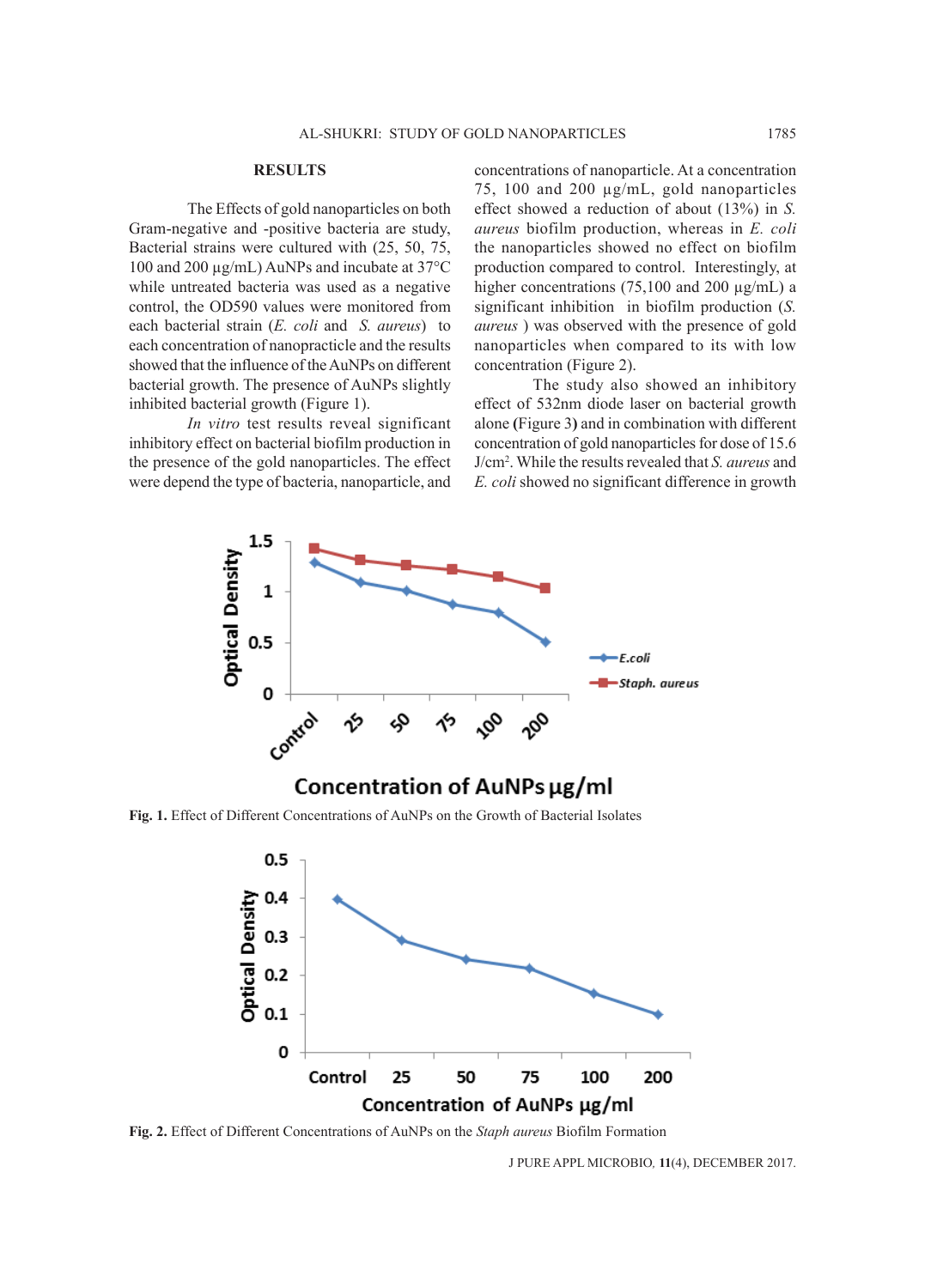when irradiated with the 532nm diode laser alone when exposed to different doses (3.9,7.8, and 11.6) J/cm² respectively.

The MIC of AuNPs-laser induced was estimated, and it revealed a relative study between applying of AuNPs alone as antibacterial agent and AuNPs-laser combined therapy. Laser enhancement it is a dose depended. The optimal dose was 15.6 J/cm2 . It was obviously recorded in the equivalent growth curve (Figure 4).

### **DISCUSSION**

Nano-methods had a considered worldwide consideration due the fact that the nanoparticles have distinctive and novel features

from their bulk equivalents. The antimicrobial effects of the different nanoparticles had been widely reported by several authors with various and important Gram positive and Gram negative pathogenic bacteria like *E. coli* and *S. aureus*<sup>10</sup>.

Chatterjee *et al*. 16 found that when cultures of *E. coli* isolates were treated with several concentrations of AuNPs as (25 µg/mL, 50 µg/mL, 75 µg/mL and 100 µg/mL), there was no significant effect in the curve of growth. The experiment of bacterial growth under the influence of the gold nanoparticle, reveals the nontoxic nature of these nanoparticle in the bacterial organism (*E. coli*). Therefore, it can be applied in the biological uses with the least probabilities of cytotoxicity.



**Fig. 3.** Effect of Different Doses of Diode Laser on the Growth of Bacterial Isolates



**Fig. 4.** Effect of Combinations Different Concentrations of AuNPs and LASER (for 20 min) on the Growth of Bacterial Isolates

J PURE APPL MICROBIO*,* **11**(4), DECEMBER 2017.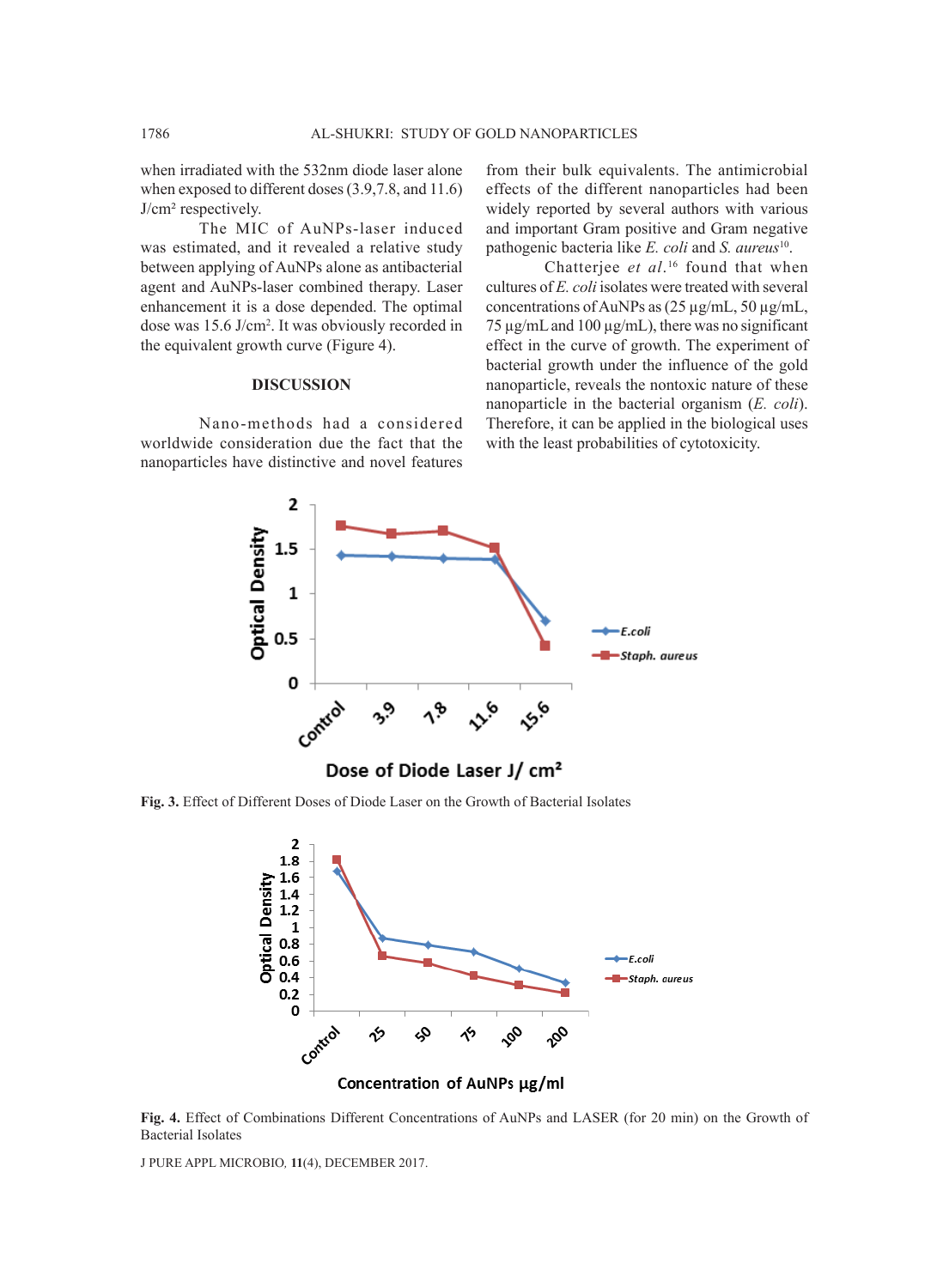The bactericidal activity of AuNPs against different pathogenic bacterial strains of Gram Gram negative bacteria like *Salmonella typhi, Pseudomonas aeruginosa, E. coli*, and *Klebsiella pneumoniae,* are vary, where MICs fluctuated from 20 to 40 µg/mL. This may be due to the fact that thicker cell wall of bacteria will diminish diffusion rate of these nanoparticle through cell wall (at lower concentrations) and subsequently reducing the effective action of gold nanoparticle as antibacterial agents<sup>1</sup>.

AuNPs have been reported to aggregate on and react with both Gram- negative and Gram-positive bacterial cell membranes, with the inhibition of protein synthesis of bacteria and to prevent synthesis of the cell membranes<sup>17</sup>.

Shi *et al*. 17 found that the biofilm production of bacteria increased quickly at the first 12 hours with the absence of the gold nanoparticles. This increment was inhibited by the nanoparticles at A 6 hours and more significant at 6 to 12 hours with the decrement in bacteria numbers in the biofilm. These results recommended that these nanoparticles are significantly effective in restriction of bacterial colonization in the biofilm.

Several author worldwide who studied the bactericidal effect of laser radiation reported that the radiation absorbed by chromophores may result in changes in molecules conformation, creating free radicals and reactive oxygen which, subsequently, stimulate disturbance in the structures of bacterial and fungal membranes<sup>18</sup>.

It was reported that the laser light increases the antibacterial effect of AuNPs by as a minimum of one fold. This may be referred back to the fact that photo thermal effect caused by the exclusive character of nano scaled gold colloidal liquid mixture that has robust boosted absorption band at 524 nm equivalent to the AuNPs SPR oscillations. When subjecting to resonating laser emission line, the kinetic energy of AuNPs increases<sup>19</sup>.

The created photothermal consequence can be active for fast and effective bacterial cell destruction<sup>8</sup>. The laser enhancement of the antibacterial action of AuNPs relys upon the exposure time at which the bacterial cells are treated. These results were corroborated by a previous study that investigated the antibacterial effect of AuNPs-laser, this effect was enhanced by

photothermal degeneration in combined approach, AuNPs-laser, results in rapid loss of bacterial cell membrane integrity<sup>20</sup>.

#### **CONCLUSION**

AuNPs have been found to have a vital and effective revolution for drug delivery. Also, they perform as a non-dangerous and non-toxic antimicrobial agent refers to their functional effective nature when compared with antibiotics. This study can conclude that AuNPs united with laser exposure could be employed as confined effective antibacterial because that low level laser increases the antibacterial action of AuNPs by as a minimum of one fold.

# **ACKNOWLEDGEMENTS**

The author is thankful to Department of Microbiology, College of Medicine, University of Babylon, Iraq, for the facilities provided in the completion of the work.

#### **REFERENCES**

- 1. Mohamed MM., Fouad SA., Elshoky HA., Mohammed GM., Salaheldin TA. Antibacterial effect of gold nanoparticles against *Corynebacterium pseudotuberculosis*. *Int J. vet Sci Med.,* 2017; **5**(1):23-29.
- 2. Giasuddin ASM., Jhuma KA., Haq AMM. Use of Gold Nanoparticles in Diagnostics, Surgery and Medicine: A Review. *Bangladesh J. Med. Biochem.,* 2012; **5**: 56–60.
- 3. Shamaila S., Zafar N., Riaz S., Sharif R., Nazir J., Naseem S. Gold Nanoparticles: An Efficient Antimicrobial Agent against Enteric Bacterial Human Pathogen. *J. Nanomater.,* 2016; **6**:71.
- 4. Soo K., Wan H., Lee H., Seon Ryu D., Choi SJ., Seok LD. Antibacterial activity of silver – nanoparticles against *S. aureus* and *E. coli*. *Korean J Microbiol Biotechnol.,* 2011; **39**: 77-85.
- 5. Zharov VP., Mercer KE., Galitovskaya EN., Smeltzer MS. Photo thermal nano-therapeutics and nano-diagnostics for selective killing of bacteria targeted with gold nanoparticles. *Biophys J.,* 2006; **90**: 619-627.
- 6. Ghaleb RA. The Effect of Diode Laser 635nm on Mitochondrial Membrane Potential and Apoptosis Induction of CHO47cells line. *Med. J. Babylon,* 2016; **13**:7-16.

J PURE APPL MICROBIO*,* **11**(4), DECEMBER 2017.